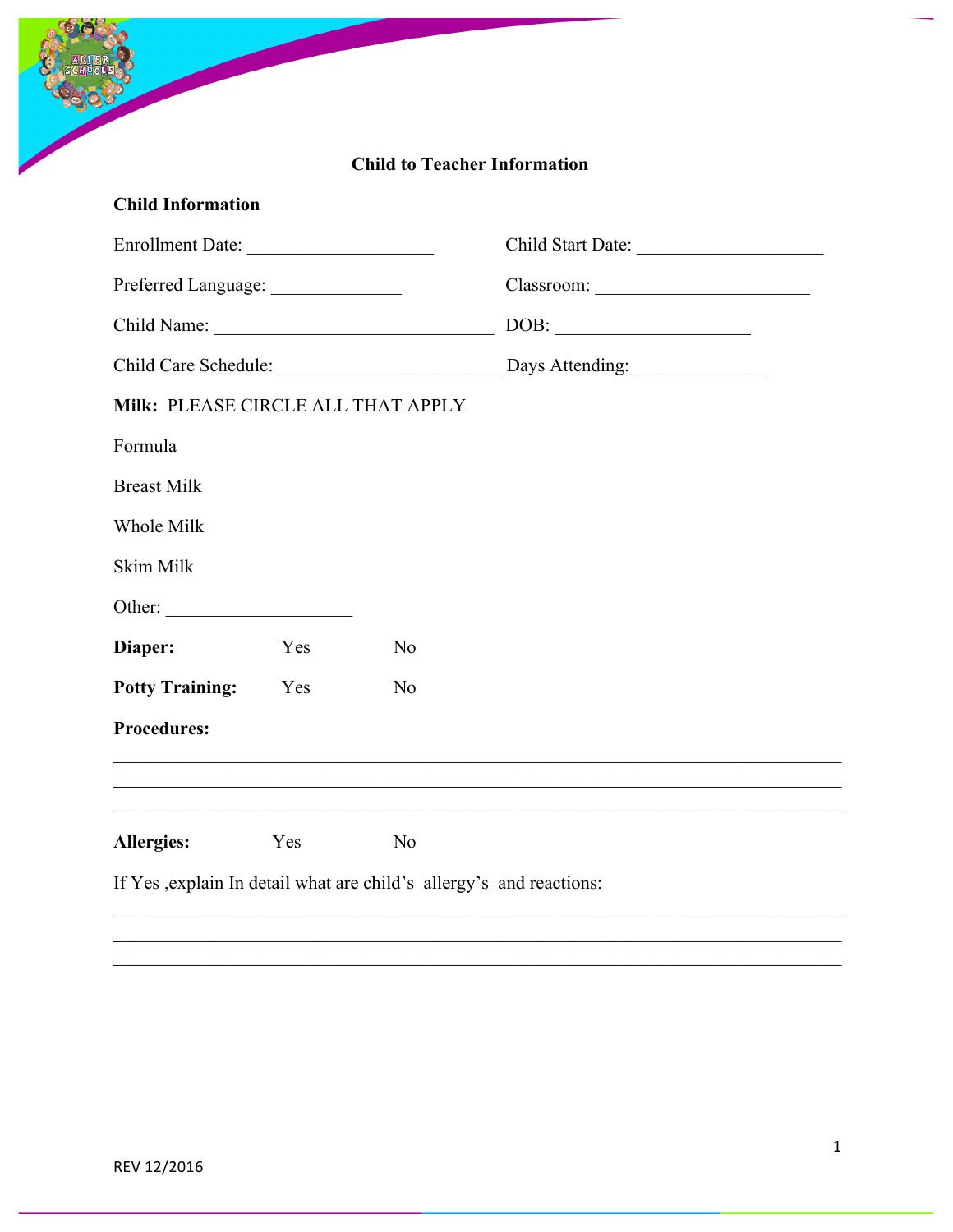| <b>Food Restriction:</b><br>Yes                            | N <sub>0</sub>                                                            |
|------------------------------------------------------------|---------------------------------------------------------------------------|
| (Due to Cultural/Religious Believes):                      |                                                                           |
| <b>Medication:</b><br>Yes<br>N <sub>0</sub>                |                                                                           |
|                                                            | If Yes, explain side effects of medication, diagnose, term of medication: |
| <b>Special Needs:</b><br>Yes<br>If yes, explain in detail: | N <sub>0</sub>                                                            |
| Briefly describe child's likes and or dislikes:            |                                                                           |
| <b>Parent Information</b>                                  |                                                                           |
|                                                            |                                                                           |
|                                                            |                                                                           |
|                                                            |                                                                           |
|                                                            | Phone#:                                                                   |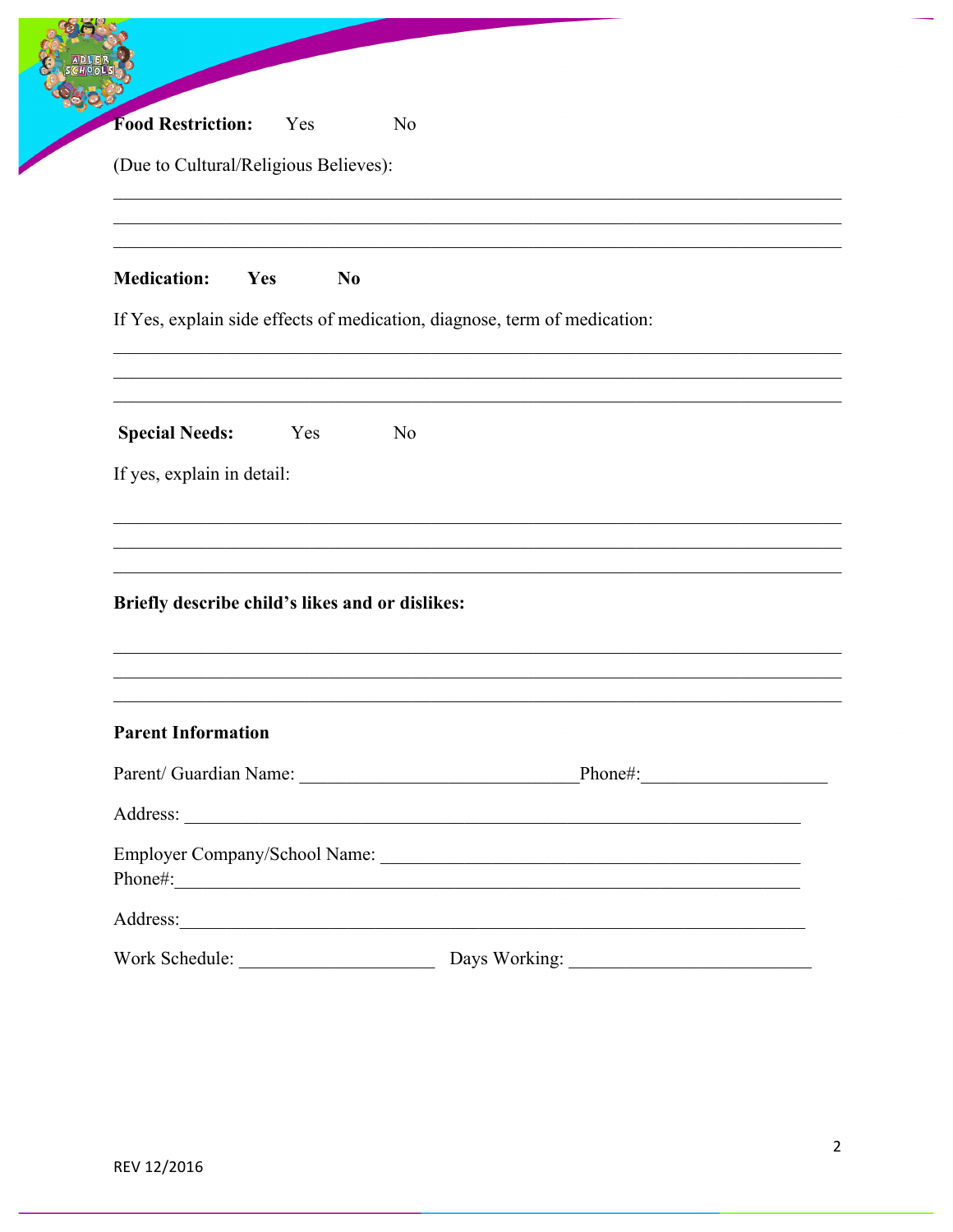| 20LSI                                |               |
|--------------------------------------|---------------|
| Other Parent/Guardian Name:          | Phone#:       |
| Address:                             |               |
| <b>Employer Company/School Name:</b> |               |
| Phone#:                              |               |
| Address:                             |               |
| Work Schedule:                       | Days Working: |

<u> 1989 - Johann John Stone, mars an deus Amerikaansk kommunister (</u>

Briefly describe any religious or cultural believes that you have:

Describe your expectations as a parent from our center: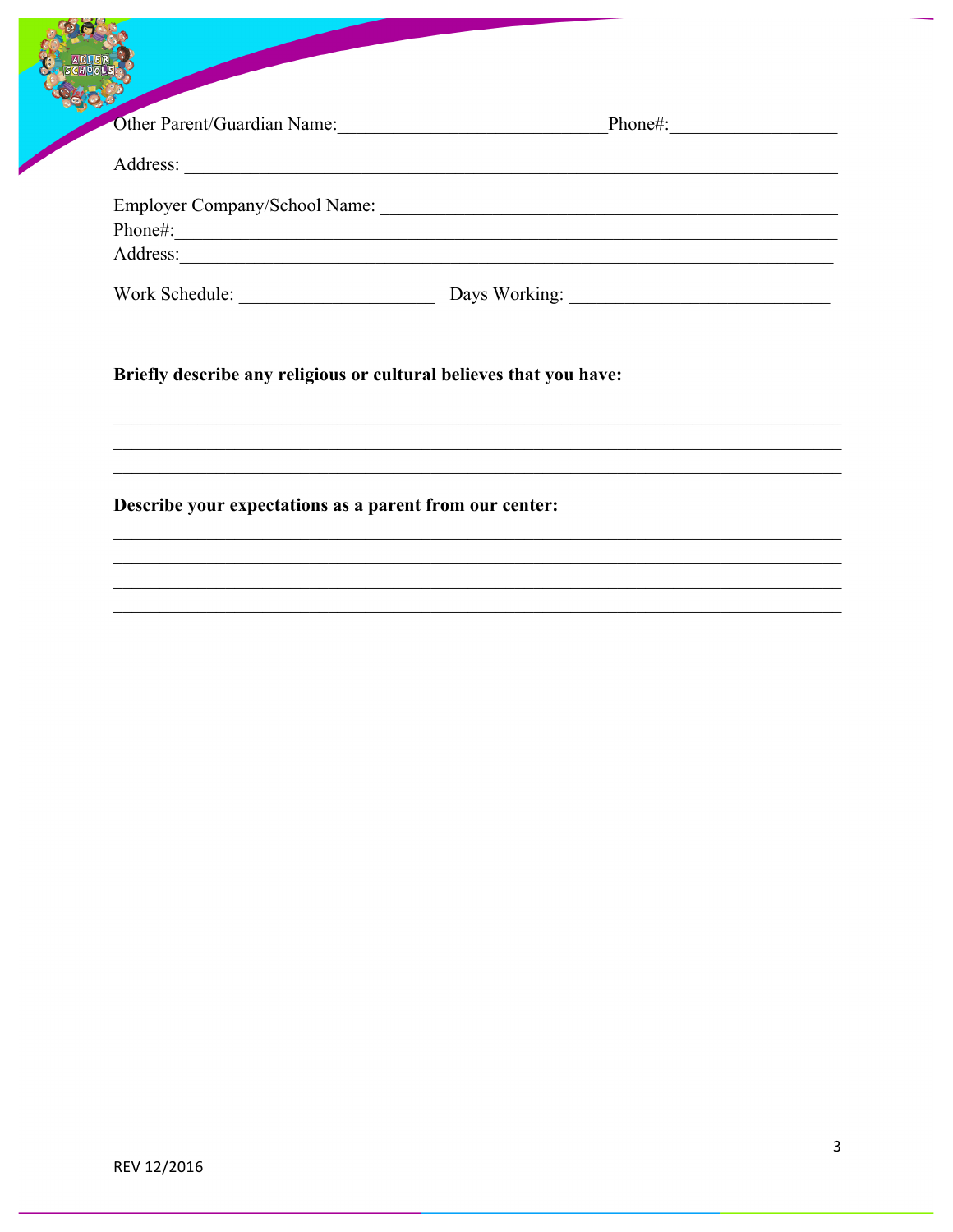

## A. **Child Information**

**407.250 i**

| Child's Name                   | Gender         |
|--------------------------------|----------------|
| Child's Date of Birth          | Place of Birth |
| <b>B. Enrollment/Discharge</b> |                |
| <b>Enrollment Date</b>         | Discharge Date |

### **C. Hours of Care**

Please complete the following chart. Write your child's drop off and pick up time for each day they will attend La Escuelita.

| Monday    | Tuesday | Wednesday | Thursday  | Friday    | <b>Saturday</b> |
|-----------|---------|-----------|-----------|-----------|-----------------|
| AM        | AМ      | AM        | AM        | AM        | AM              |
| <b>PM</b> | PM      | <b>PM</b> | <b>PM</b> | <b>PM</b> | <b>PM</b>       |

#### **D. Marital Status of Parent/Guardians and Information**

\_\_Single \_\_Married \_\_\_Separated \_\_\_Divorced \_\_\_Widowed

Parent's Information:

| Mother | $S$ tepmother | Foster Mother | _Legal Guardian |
|--------|---------------|---------------|-----------------|
|--------|---------------|---------------|-----------------|

Name

Home Address\_\_\_\_\_\_\_\_\_\_\_\_\_\_\_\_\_\_\_\_\_\_\_\_\_\_\_\_\_\_\_\_\_\_\_\_\_\_\_\_\_\_\_\_

Home Phone #\_\_\_\_\_\_\_\_\_\_\_\_\_\_\_\_\_\_\_\_\_\_\_ Cell Phone #\_\_\_\_\_\_\_\_\_\_\_\_\_\_\_\_\_\_\_\_\_\_

|--|

## **F. Employment Information:**

| Place of Employment | Work Hours |
|---------------------|------------|
|                     |            |

Address of Place of Employment\_\_\_\_\_\_\_\_\_\_\_\_\_\_\_\_\_\_\_\_\_\_\_\_\_\_\_\_\_\_\_\_\_\_\_\_\_\_\_\_\_\_\_\_\_\_\_\_\_\_\_\_\_\_\_\_\_\_\_

Employment Phone #: \_\_\_\_\_\_\_\_\_\_\_\_\_\_\_\_\_\_\_\_\_\_\_\_\_\_\_\_\_\_\_\_\_\_\_\_\_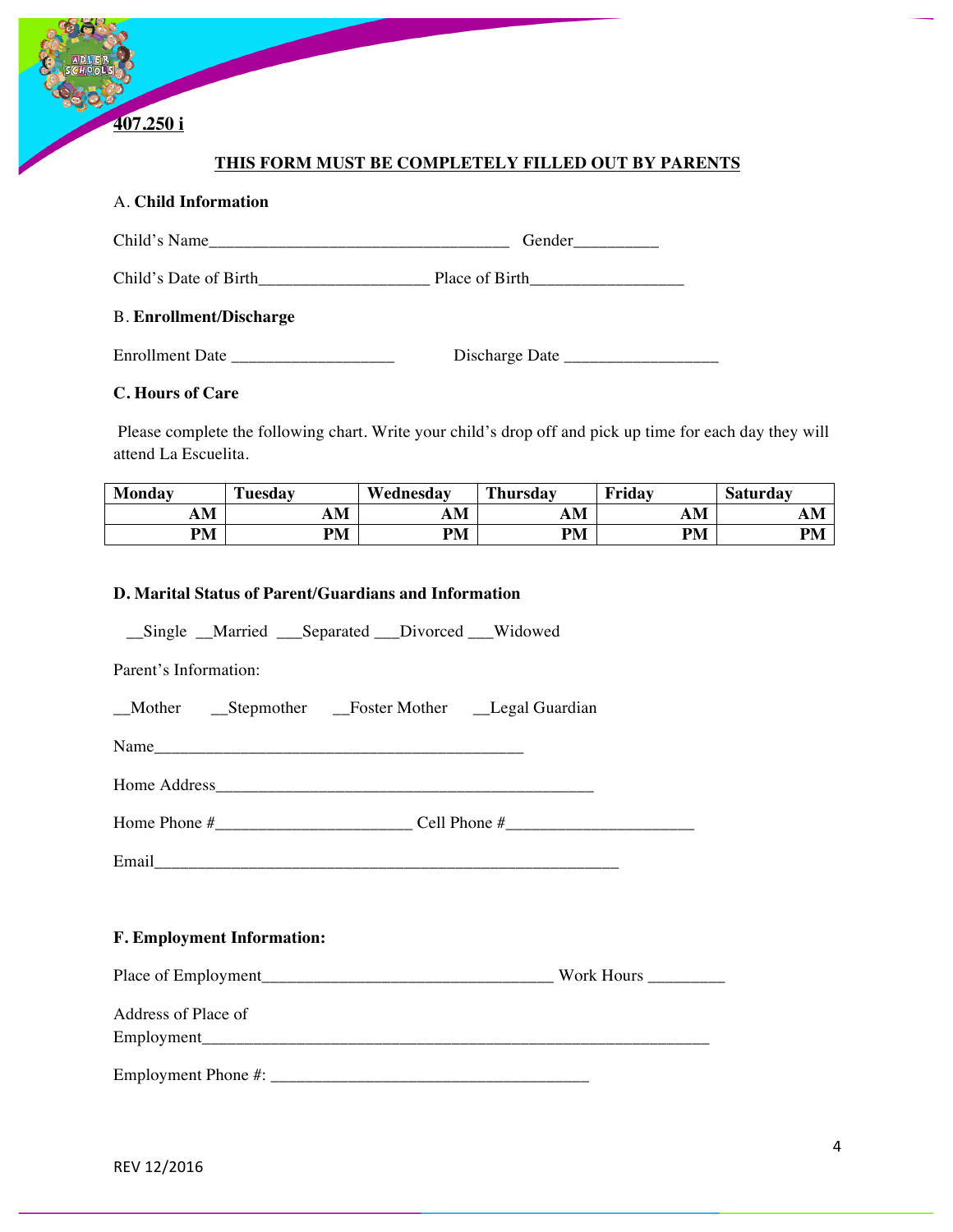|                                   | Father _____Stepfather _____Foster Father ____Legal Guardian          |
|-----------------------------------|-----------------------------------------------------------------------|
|                                   |                                                                       |
|                                   |                                                                       |
|                                   |                                                                       |
|                                   |                                                                       |
|                                   | Work Hours                                                            |
| Address of Place of               |                                                                       |
|                                   |                                                                       |
|                                   |                                                                       |
| <b>F. Health Care Information</b> |                                                                       |
|                                   | Name of Family or Child's Physician Or Christian Science Practitioner |
|                                   |                                                                       |
| Mental or Physical                |                                                                       |
|                                   |                                                                       |

#### **G. Pick Up Authorization:**

**CONTROLLER** 

**1.** Please add any individuals other than the child's parents that are able to pick up the child regularly. Individuals on the list will have to provide a photo ID in order to guarantee the child's safety. A copy of the individual's photo ID will be added to the child's file for future pick-ups.

*I hereby authorize the following individuals to pick up my child when I am unavailable.*

| Name | Address | Phone $#$ |
|------|---------|-----------|
|      |         |           |
|      |         |           |
|      |         |           |

2. Please add any individuals other than the child's parents that are able to pick up the child occasionally. Individuals on the list will have to provide a photo ID in order to guarantee the child's safety. A copy of the individual's photo ID will be added to the child's file for future pick-ups.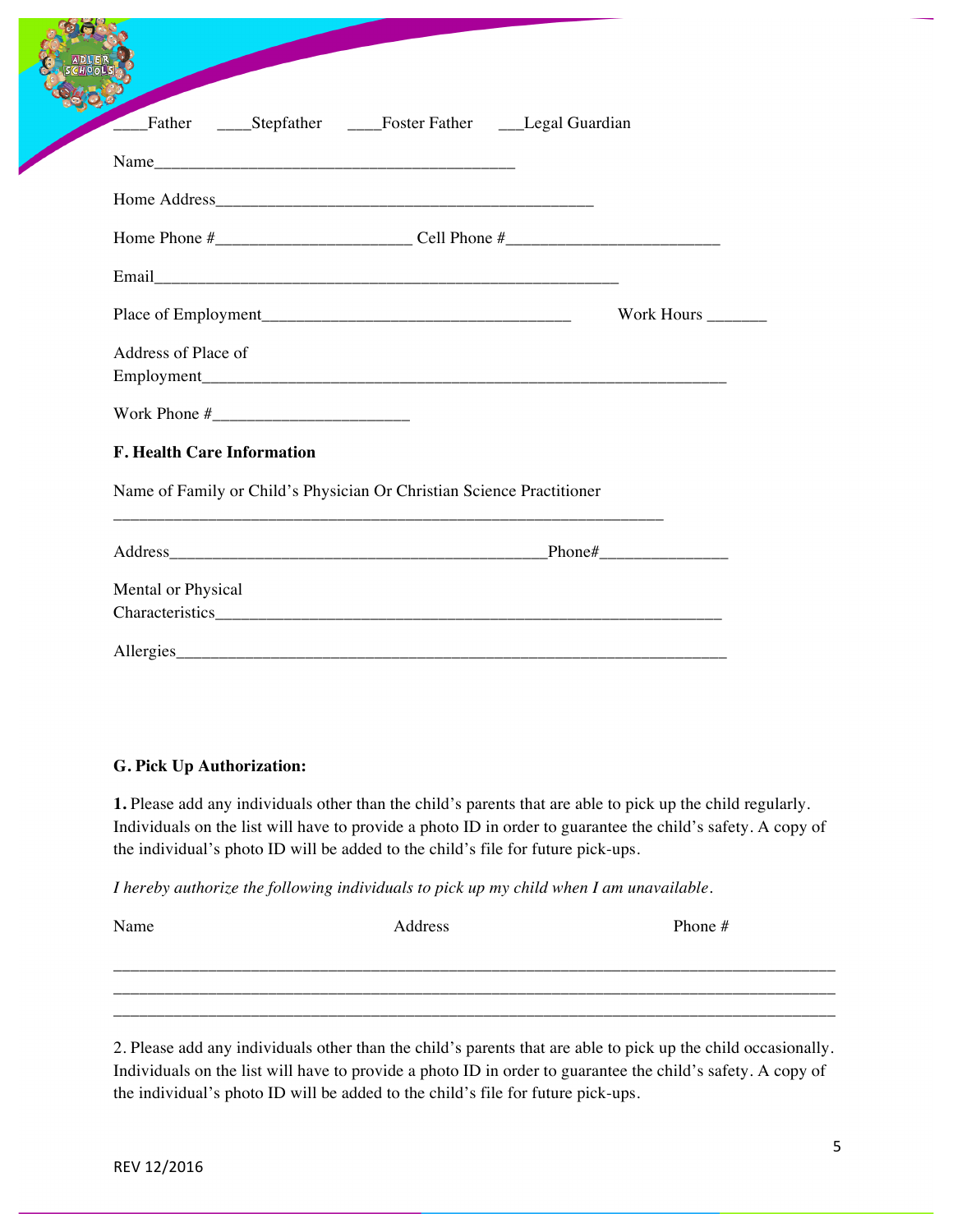I hereby authorize the following individuals to pick up my child when I am unavailable.

| Name | Address                                                 | Phone $#$                                                                                         |  |
|------|---------------------------------------------------------|---------------------------------------------------------------------------------------------------|--|
|      |                                                         |                                                                                                   |  |
|      | case there is an emergency and parents are unavailable. | H. Emergency Contacts (other than parents): Please add two people that La Escuelita can notify in |  |
|      |                                                         |                                                                                                   |  |
|      |                                                         |                                                                                                   |  |
|      |                                                         |                                                                                                   |  |
|      |                                                         |                                                                                                   |  |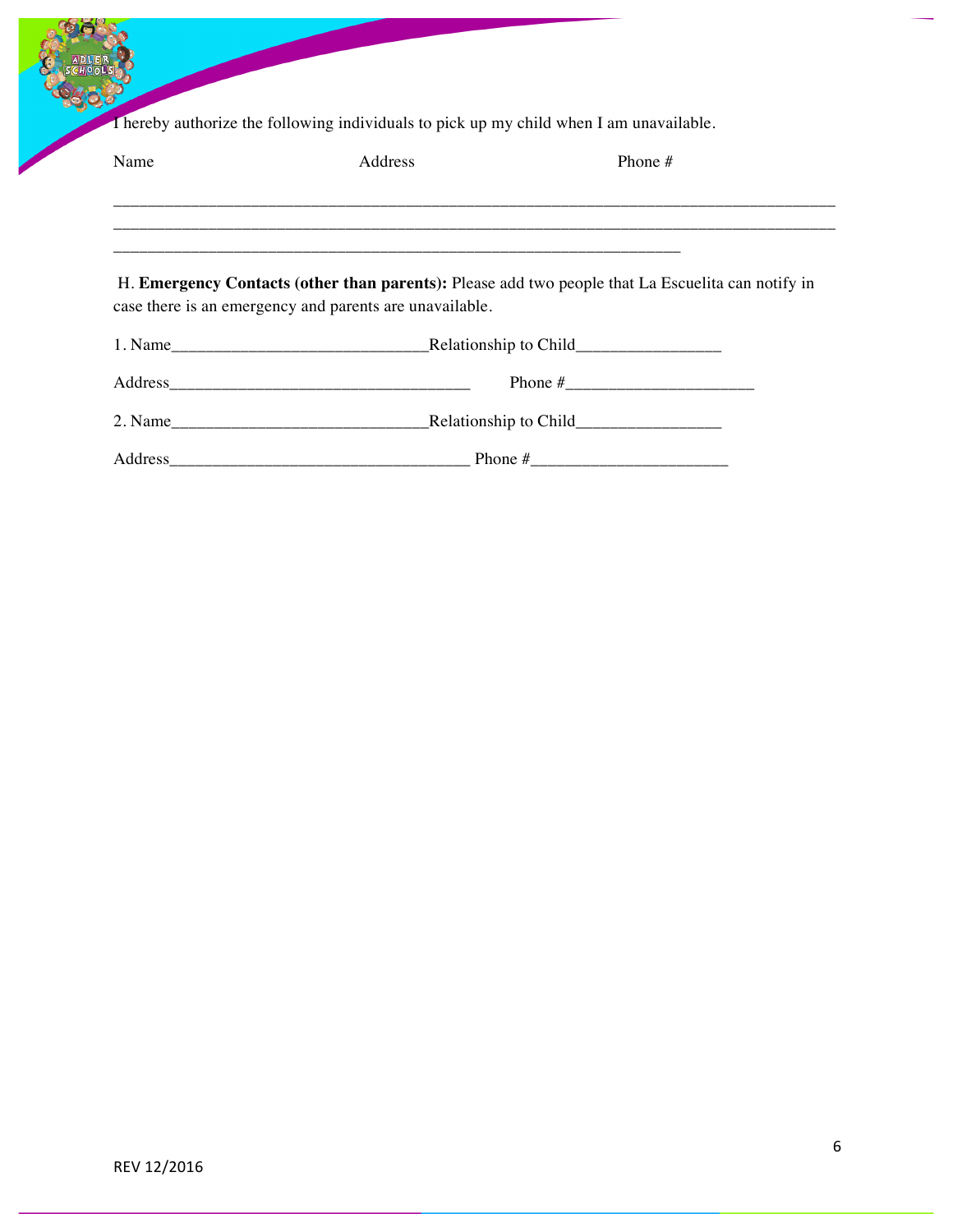#### I. **Child's Individual Development**

| Does child have any medical restrictions: Yes<br>No                                   |                |    |
|---------------------------------------------------------------------------------------|----------------|----|
| If yes, please explain and provide note from physician                                |                |    |
|                                                                                       |                |    |
| Does child have chronic illness:<br>Yes                                               | N <sub>o</sub> |    |
| If yes, explain and provide physician note and action plan                            |                |    |
|                                                                                       |                |    |
| Does your child receive social services from an agency:                               | Yes            | No |
| If yes, explain                                                                       |                |    |
|                                                                                       |                |    |
|                                                                                       |                |    |
| Does your child have an IEP: Yes<br>N <sub>o</sub><br>If yes, explain and provide IEP |                |    |
|                                                                                       |                |    |
|                                                                                       |                |    |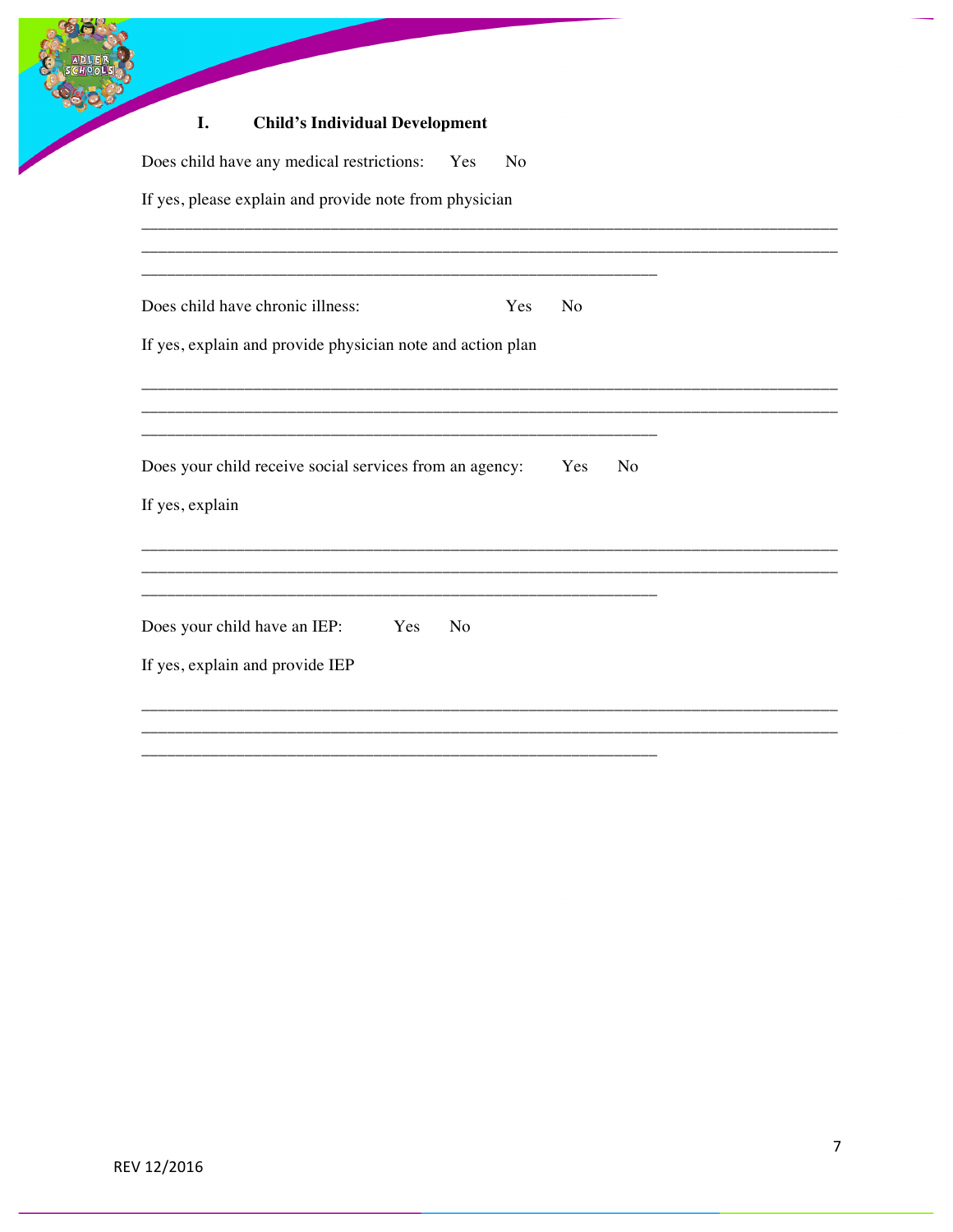### **2. Written Agreements and Consents:**

#### **A. Field Trip Authorization**

I authorize La Escuelita to take my child on walking trips, to nearby public parks/playgrounds, and specially arranged outings.

| Sionature<br>ື<br>_______________<br>____________________ | Jate<br>__________________  |
|-----------------------------------------------------------|-----------------------------|
| Sionature<br>ື                                            | Jate<br>___________________ |

#### **B. Emergency Medical Authorization**

In the event that my child becomes ill or meets with an accident in your (La Escuelita and Day Camp) care, you are hereby authorized, without liability, to obtain medical care for my child. Any physician or medical facility selected for the aforementioned purpose is hereby authorized, without liability, to obtain and give my child medical aid, first aid, and CPR as needed in the best interests of my child.

| C. Research Involvement                              |  |
|------------------------------------------------------|--|
| La Escuelita does not participate in Child Research. |  |
|                                                      |  |
|                                                      |  |

#### **D. Prayer Authorization**

I authorize my child to say grace before meals in English and in Spanish without any formal or religious instruction.

| Signature<br>ື<br>_____ | __________________<br>____________________ |
|-------------------------|--------------------------------------------|
|                         |                                            |
| Signatu.                | $-1$<br>________________                   |

#### **E. Photograph, Video, and Film Authorization**

I authorize to take pictures, videos, and/or film of my child and place in the daycare for educational purposes only and not to be used for any other purpose.

| Signature        | Date |
|------------------|------|
| <b>Signature</b> | Date |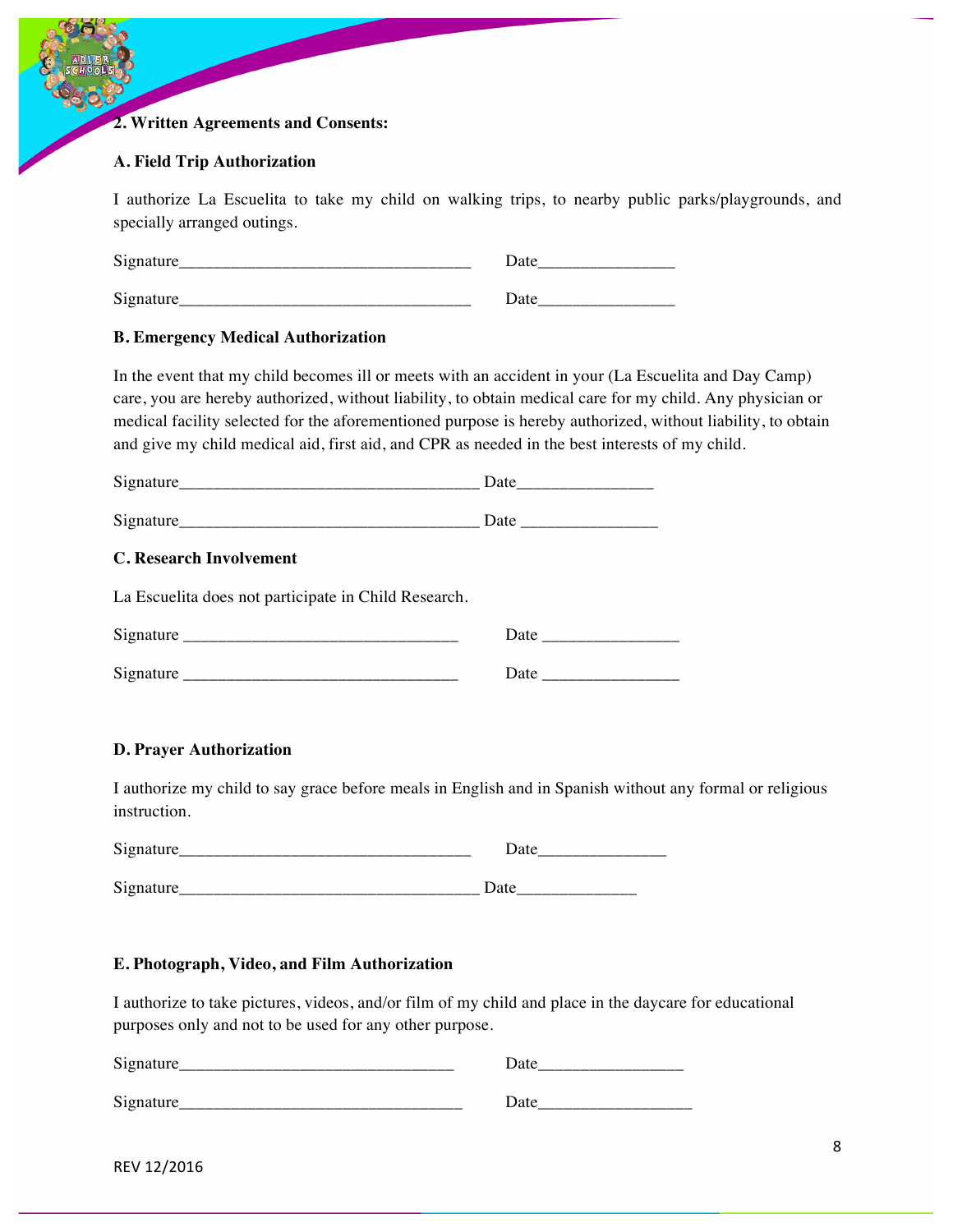Website and Social Media Release

I authorize La Escuelita to take pictures, video, and/or film of my child and release on website and social media for educational and promotional purposes only.

| Signature            | Jate              |
|----------------------|-------------------|
| Signature            | Date              |
| ____________________ | _________________ |

#### **F. School-Age Children**

La Escuelita does not provide transportation to and from schools. Families requiring before/after school program please complete:

| What time will child depart from La Escuelita? __________________________________ |  |
|-----------------------------------------------------------------------------------|--|
|                                                                                   |  |
|                                                                                   |  |
| What time will child arrive back to La Escuelita? _______________________________ |  |
|                                                                                   |  |
|                                                                                   |  |
|                                                                                   |  |

**G.** 

La Escuelita will not provide drop off or pick up services for extra curriculum activities before or after regular school schedule.

#### **3. Health Reports**

All children enrolled in La Escuelita must have a health examination on file unless it is waived in accordance with section 407.310(a) (c). Children must also have a dental examination on file.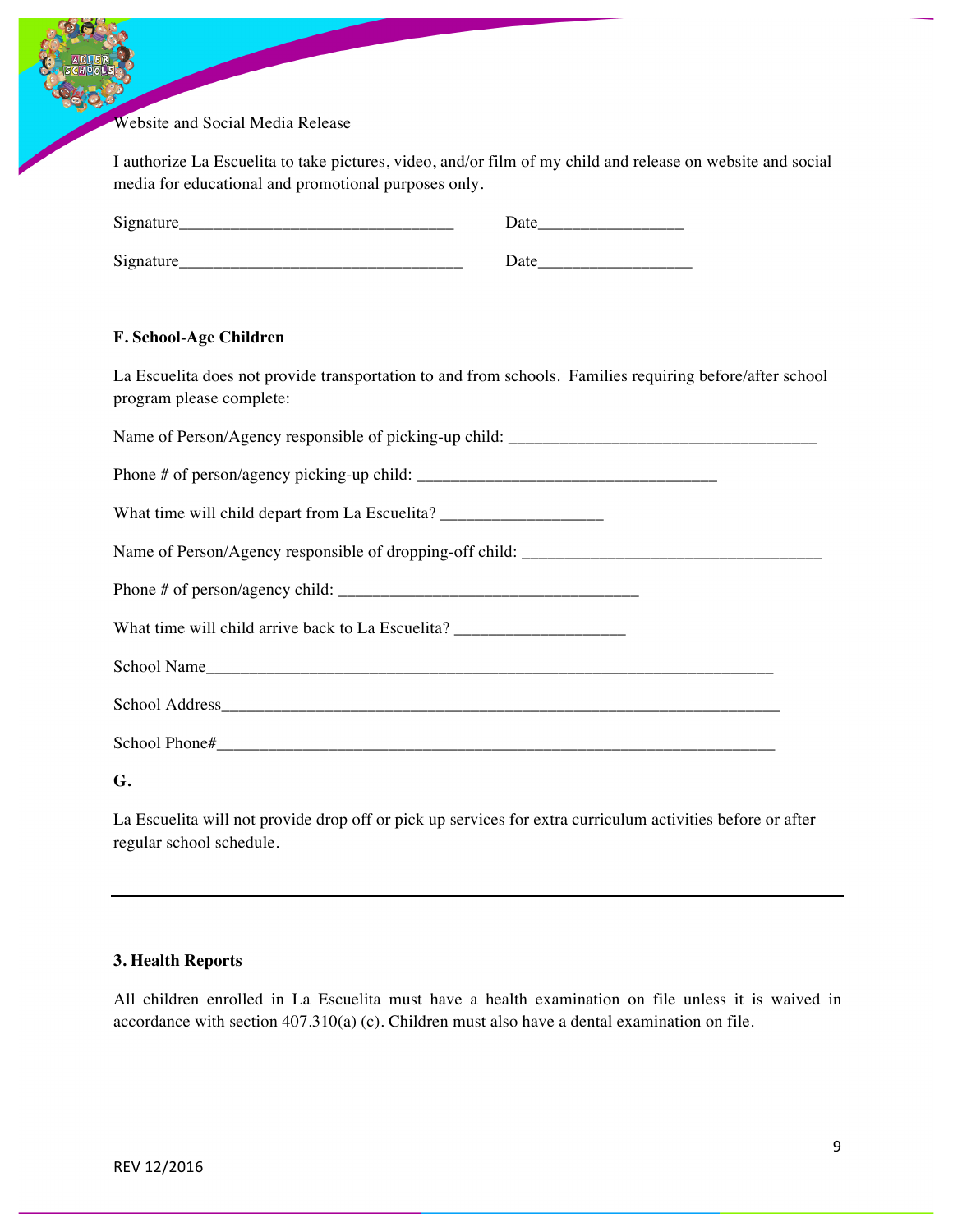## **4. Proof of Identity**

A. La Escuelita requests a certified copy of child's birth certificate and social security card to be submitted within 30 days of child's start date. The daycare center will return original documents after making copies by the next business day.

B. The parent will be notified that the La Escuelita will be required by law to notify the Illinois State Police or local law enforcement agency if the parent fails to submit proof of child's identity. After the Illinois State Police or local law enforcement agency has been notified, the parents will be given an additional 10 days to comply by submitting the required documentation.

C. Any inaccurate or suspicious affidavit received will be reported by La Escuelita to the Illinois State Police or local law enforcement.

D. La Escuelita will flag the record of a child enrolled at the center that is reported by Illinois State Police as a missing person and shall immediately report to the Illinois State Police any request concerning flagged records or knowledge as to the where abouts of any missing child.

### **J. Discharge from La Escuelita**

La Escuelita will discharge any child after attempts have been made to meet the child's individual needs, demonstrates inability to benefit from the type of care offered by the center, or whose presence is detrimental to the group.

**K.** La Escuelita will help parents create a plan for the child after discharge. Parents will also be provided with resources and referrals from other agencies or facilities in the best interest of the child's needs.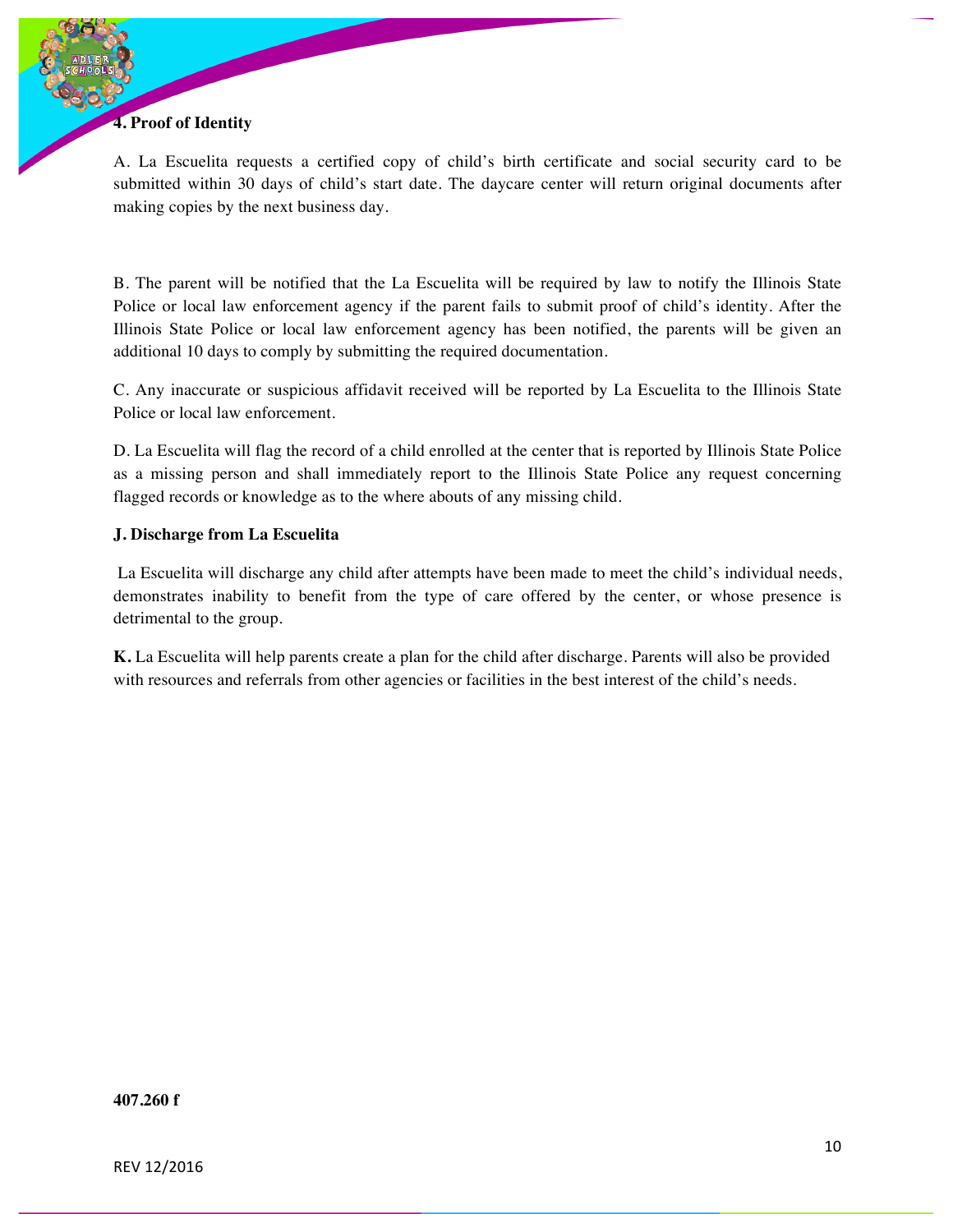### **Late Pick-up & Late Drop-off Policy**

All parents are responsible for notifying in the event of a late pick up or drop off. If a phone call is not received from the parent advising that they will be late. The following plan of action will apply to the parent or responsible person who consistently pick-up and drop off the child after the time slot determined at enrollment and the given grace period of time has been exceeded.

The first late arrival or pick-up, the parent or adult will be given a **verbal** reminder of the designated time slot and reminded of their tardiness.

● After the second late arrival or pick-up, the person will be given a **written late pick-up notice with a charge of \$1.00 per minute late.** We understand that emergencies can occur; we strongly encourage parents to call ahead of time and add the hourly rate of \$15.00 per hour/ per child.

• \$1.00 per minute late will be charged for every minute past your time slot. These late fee will be applied **every time** the child is picked-up late, unless parents make arrangements in advance. These fees are due immediately or the next day the child attends.

- If child is not picked up by scheduled time set during enrollment La Escuelita staff will call parents immediately.
- $\bullet$  If unable to contact parents on phone numbers provided, La Escuelita staff will call  $1<sup>st</sup>$ emergency contact on list, if unable to communicate  $2<sup>nd</sup>$  emergency contact will be called.
- All calls made to parent/guardians, emergency contacts and pick-up authorization contacts will be documented with time, name of person being contacted, conversation and or message, name of person making call.
- If parents and emergency contacts cannot be reached with in the first 30 minutes after set scheduled pick up time La Escuelita will than proceed to contact local law enforcement and or DCFS. Staff will continue to make attempts to reach the parent and/or the child's emergency contacts. Staff cannot keep the center open in order to provide care and shelter for the child.
- Staff will keep a written record of the attempts to contact authorized persons and the eventual manner of discharge and will involve the Site Director. Sign-out sheets have to be signed by the authorized person who picks up the child this may include a local low enforcement Police Officer or DCFS representative.
- In this situation the most appropriate course of action is to contact the local law enforcement, and/or (DCFS) Department of Children and Family Services.
- It is the parent/guardian responsibility to update any changes in phone numbers and or addresses. This includes updating information for emergency contacts and pick-up authorizations.
- La Escuelita has the responsibility to maintain the safety and well-being of the child (ren) who are waiting to be pick-up by parent/guardians or outside authorization.
- La Escuelita Site Director or Staff must discuss the situation with parent/guardians ONLY. No child (ren) should be held accountable for any situation.

| Child Name:              | Classroom:     |
|--------------------------|----------------|
| Parent Signature:        | $\Delta$ Date: |
| Site Director Signature: | Date:          |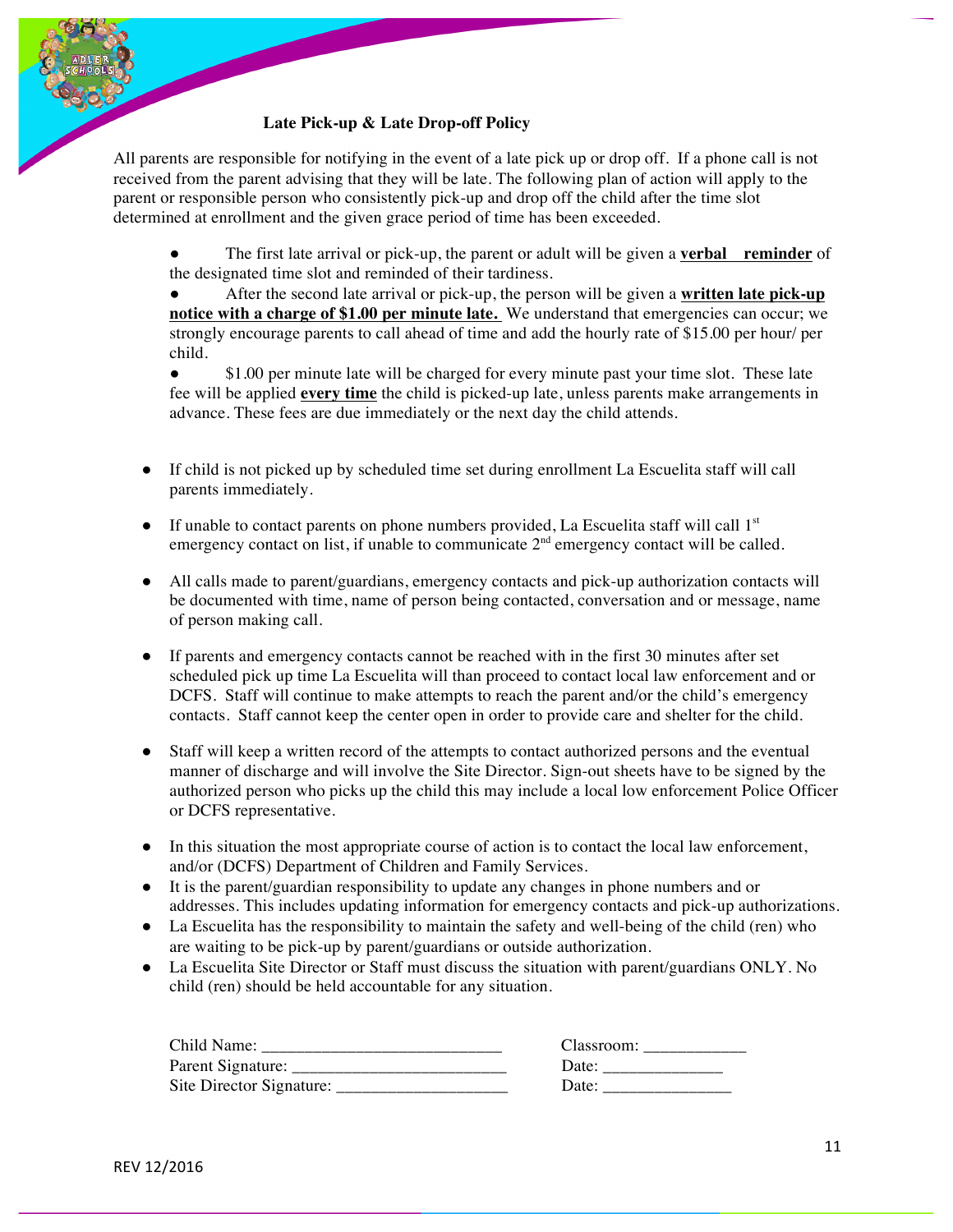**407.270a** 

#### **Guidance and Discipline Policy**

La Escuelita understands that sometimes children need help to build their self-control. Discipline at La Escuelita will be used to help children balance their needs with those of others, to feel good about them, and to become increasingly independent. At La Escuelita is important for every staff member to build a positive relationship with the children. Positive guidance includes creating an atmosphere of quiet firmness, clarity, and relationship with the children. Positive guidance includes creating an atmosphere of quiet firmness, clarity, and conscientiousness, while using reason, Effective discipline requires follow through; time and patience are required for these ideas to be effective, Progress may be slow; it often takes a long time for children to understand self-control, instead of adult-imposed discipline.

The following behaviors are prohibited, in accordance with State of Illinois Licensing Standards for Day Care Centers; -Corporal punishment; including hitting, spanking, seating, beating, shaking, pinching and other measures intended to induce physical pain or fear;

-Threatened or actual withdrawal of food, rest or use of the bathroom;

-Abusive or profane language;

-Any form of public or private humiliation, including threats of physical punishment;

-Any form of emotional abuse, including shaming rejecting terrorizing or isolating a child.

## **GUIDANCE AND DISCIPLINE POLICY IMPLEMENTATION PROCEDURES:**

La Escuelita, depends on full enrollment of all its programs, because of the number of children involved maintaining control can occasionally become a problem for any teacher.

Rules of Behavior Written rules are established which set limits of behavior required for the protection of the group and individuals. These rules are developed by program staff and children, and posted in each classroom. The rules are written so as to be understood by children, and may be accompanied by pictures to help illustrate the rule.

Oral Reprimand: When the child disobeys a program rule established to provide the safest and most beneficial environment for all, the staff member or Site Director will speak to the child and remind the child of the rules.

Consequence: When a child's improper action or behavior occurs a second time, the child is reminded again and given a consequence. Reflective Time may be used as a change for the child to gain control, regroup, and ponder his/her behavior. The number of minutes of Reflective Time should never be longer that the age of the child.

Incident Report: A teacher may write an official incident report if a child's behavior warrants such. This may occur if a child injures or causes injury to another child, is involved in a physical fight, exhibits other serious behavioral problems. Incident report will be signed by teacher, Site Director, and parent. The original report will be given to the parent and a copy will be kept in the child's file.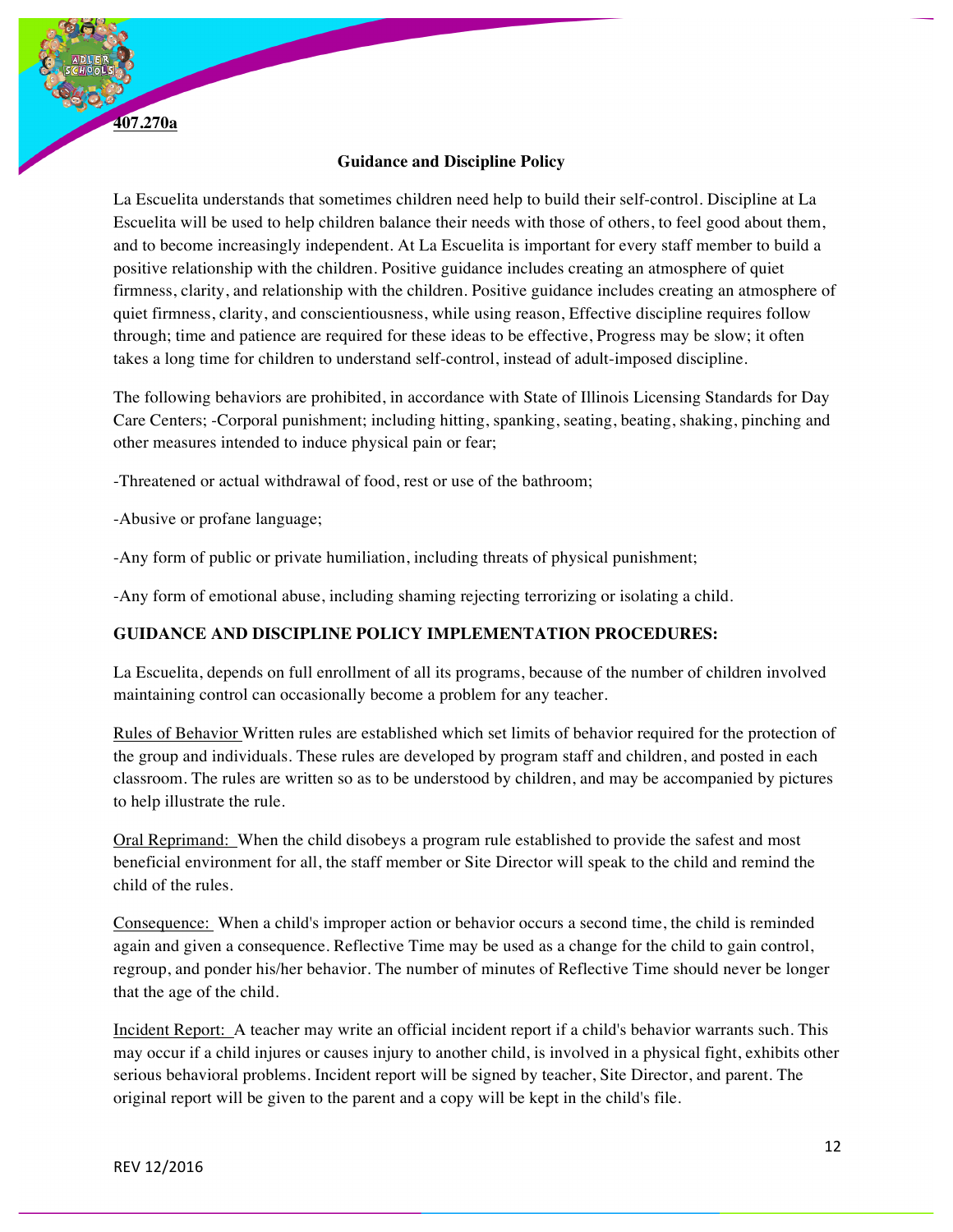Phone call home: If a child's pattern of unacceptable behavior continues, the staff member will discuss the situation with the Site Director. The parent is made aware of the situation by the Site Director and asked to discuss the situation with the child.

Weekly Observation Report: When a child exhibits a pattern of unacceptable behavior, staff may choose to write daily observations pertaining to the child's overall behavior in the program.

Parent Conference: Under certain circumstances a parent conference may be scheduled, giving the parent and staff the opportunity to discuss the pattern of unacceptable behavior and develop a plan for responding to the behavior. A behavior management plan must be agreed on by the parent, documented in the child's file, and implemented by all staff working with the child.

Exclusion from program: After previous warnings, and if the action or behavior continues, La Escuelita reserves the right to exclude any child from attending the program. A child will be excluded from the program only after exhaustive efforts have been made to manage the child's behavior. This final step may be necessary to ensure the safety and well-being of each and every child. The Site Director will make every effort to identify and provide referrals and/or resources to the parent in placing the child in the appropriate setting.

| Child's Name:       | Classroom: |  |
|---------------------|------------|--|
|                     |            |  |
| Parent's Signature: | Date:      |  |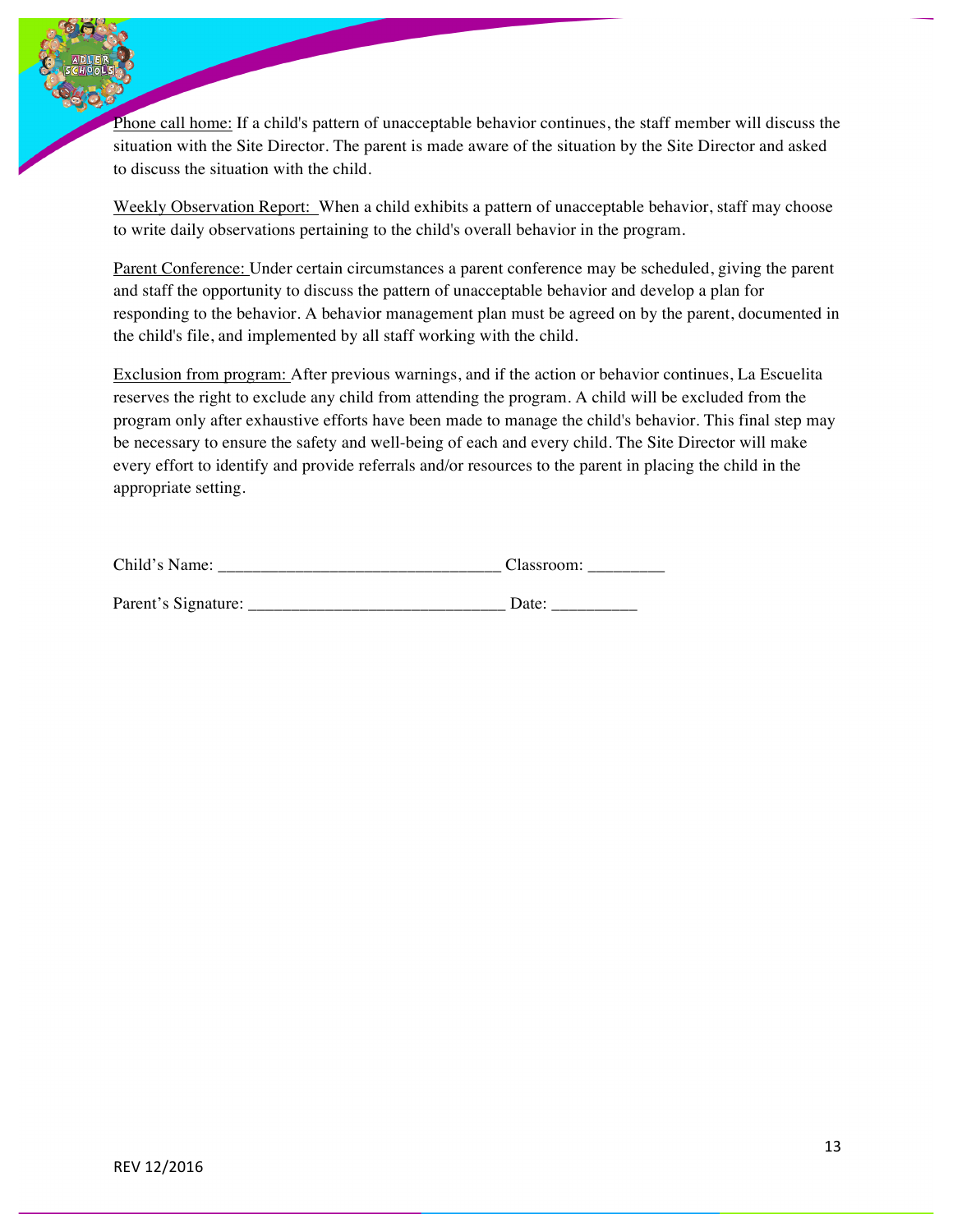**Health Requirements for Children** 

La Escuelita requires a complete Medical Exam that includes:

- Hemoglobin/Hematocrit
- Lead Screening with numerical results
- Tuberculin screening results/Questionnaire
- Hearing/Vision Screening
- Dental Exam

Immunizations include:

- Poliomyelitis
- Measles

**407.310A**

- Rubella
- Mumps
- Diphtheria
- Pertussis
- Tetanus
- Haemophilus influezae B
- Hepatitis B
- Varicella (chickenpox)
- La Escuelita will provide approved DHS

Children enrolled in La Escuelita are required to have a completed medical exam less then 6 months prior to enrollment date on original DHS form.

Children transferring form another center into, will accept medical exam if less then one year prior to enrollment date. Medical exam must be on original DHS form.

Medical Exams are valid for two years with the exception of the subsequent examinations for school-age children. School-age children medical exams shall be in accordance with the Illinois School Code [105ILCS 5/27-8.1] and the Child Health Examination Code (77 111.Adm.Code665).

Medical Exam should list all received immunizations with dates immunizations where given to child. Parents may also provide Immunization record book. Required immunizations required by the Illinois Department of Public Health in its rule (77 111.Adm. Code 695, Immunization Code, must be up to date.

Children enrolled in La Escuelita in a high-risk group determined by examining physician required to have Tuberculin Skin test conducted and test results should be recorded on original DHS Medical Exam Form.

Children enrolled in La Escuelita #1, Inc of the age of one to six years old must be screened for Lead Poisoning if residing in areas defined as high-risk by the Illinois Department of Public Health. A completed Lead Risk Assessment is required for children residing in low-risk areas by the Illinois Department of Public Health.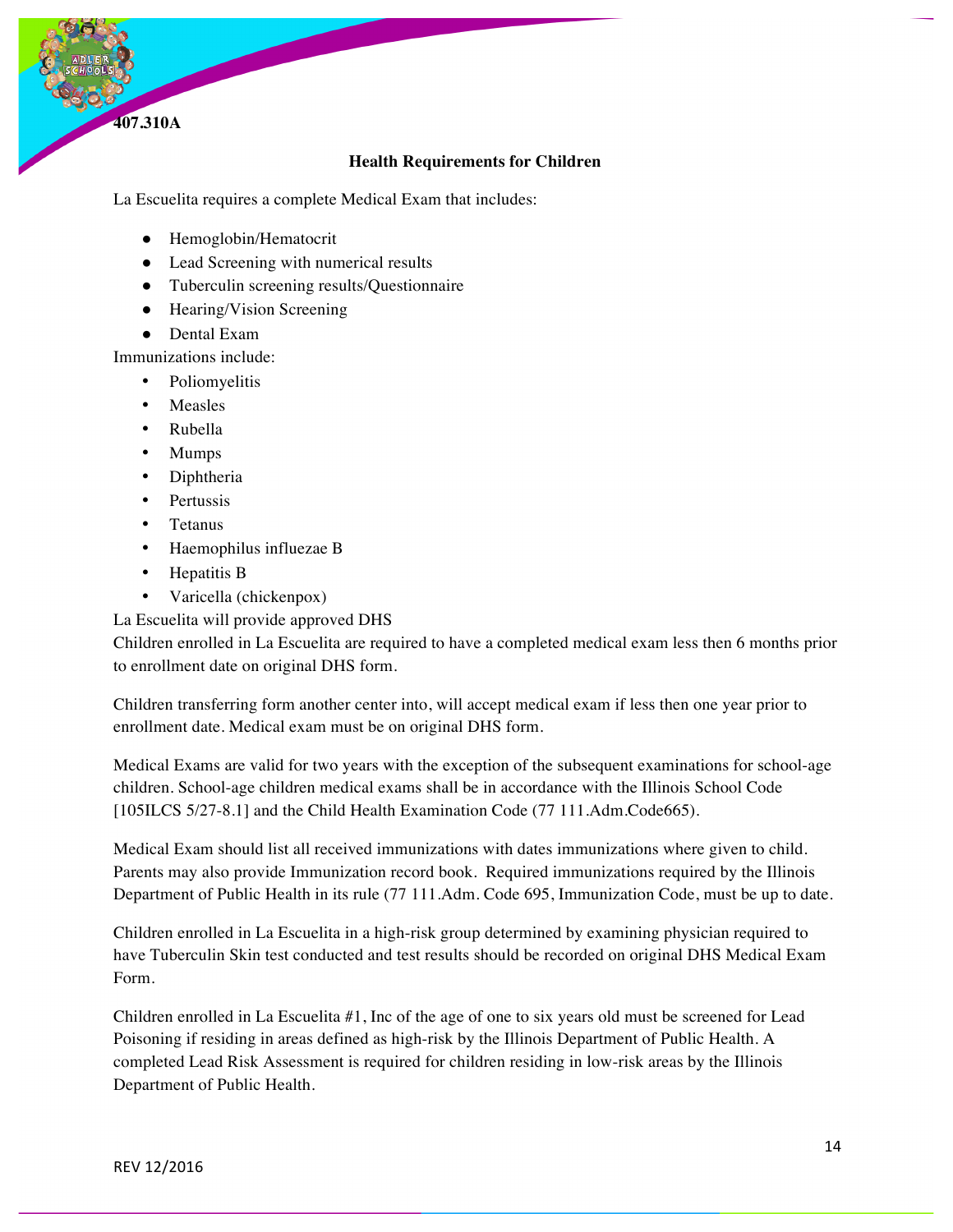According to Illinois state law, children may be exempt from immunizations and/or examinations under two conditions: 1) if it is certified in writing by the child's physician to be medically contraindicated; and/or 2) if the parent objects on religious grounds and provides a written statement. In each, the specific immunization/examination must be identified and the medical condition or the specific religious belief must be stated. La Escuelita requires that parents provide an original written statement that sets forth fully the religious belief that is the basis for their objection, instead of relying on a prepared form which may not accurately or sufficiently describe their religious belief.

Children enrolled in La Escuelita, exempt from immunizations and/or tuberculin test for any medical reason, must be indicated by the physician on original DHS Medical Exam Form.

La Escuelita will maintain an accurate list of children enrolled who are not immunize as Illinois Department of Public Health requires. Number of non-immunized children enrolled at La Escuelita will be available to parents if requested.

Original DHS Medical Exam Form must be dated and sign by the child's examining physician. Form must include name, address, and telephone number of examining physician responsible for child's health care.

| Child Name: | :Jassroom: |
|-------------|------------|
|             |            |

| Parent Signature: |  |
|-------------------|--|
|-------------------|--|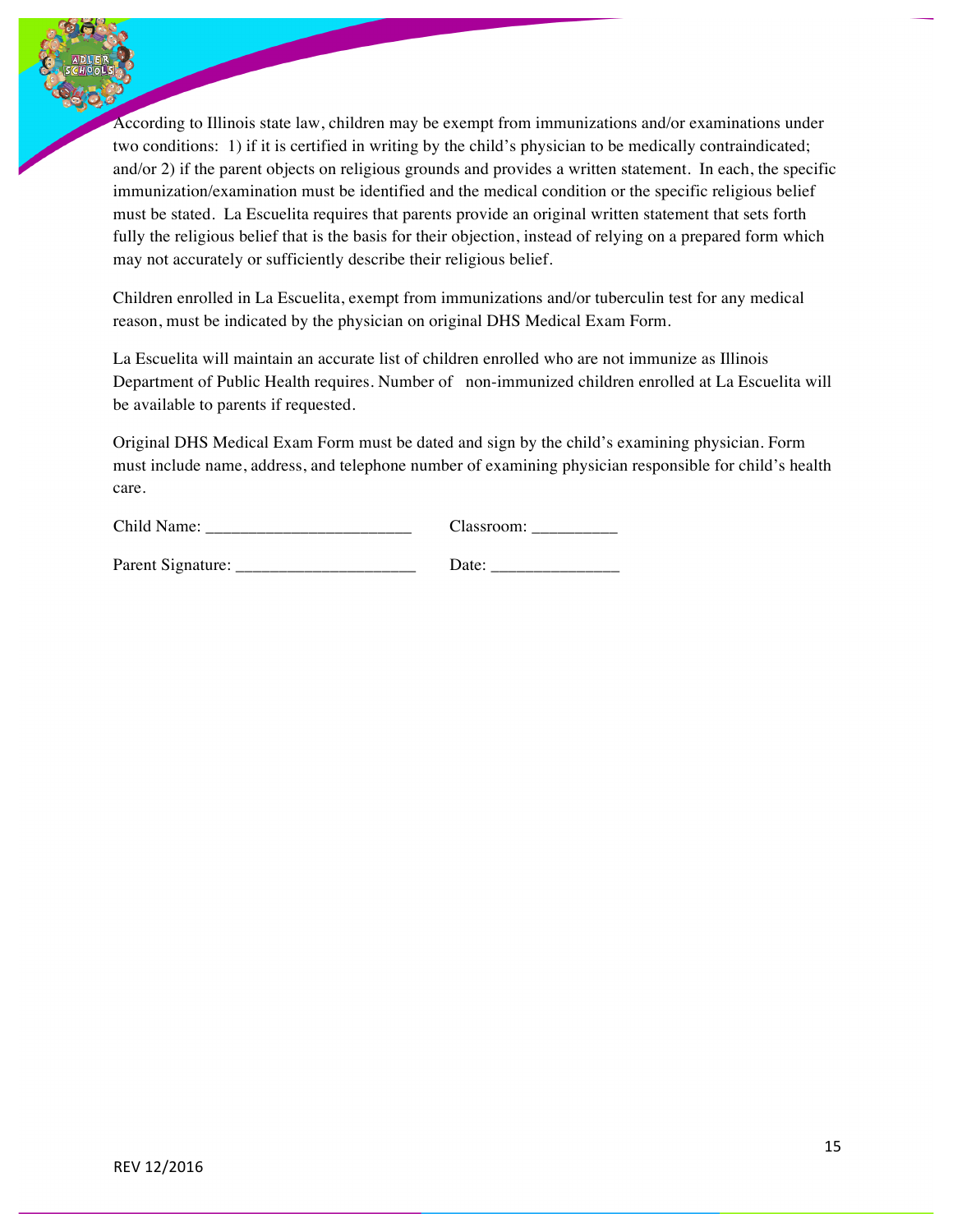#### **Pesticides Policy and Procedures**

To protect the health and well being of children, parents and staff, La Escuelita implements an integrated pest and rodent control plan. La Escuelita. Site Director and Maintenance staff examines the facility monthly for any trace of rodents, roaches, and insects. When applying nontoxic pesticides strict compliance with label instructions and toys items handled by children and staff will be removed. Maintenance staff will insure no pesticide residues are left in areas accessible to children or staffs before areas are used. Parents and staff will be notified of the circumstances that prompt the need for pesticides. La Escuelita maintains monthly inspection log of services is available at the Front Desk.

In order to prevent infestation of any kind, the following preventative steps are taken:

 \* All garbage and refuse shall be collected and discarded daily and after meals and stored in a manner that will not provide harborage for insect's rodents or other pests. An adequate number of covered, durable watertight insect and rodent-proof garbage and refuse containers are provided for use. Garbage and refuse containers used to discard supplies, food products or disposable meal service supplies shall be tightly covered and lined with plastic and discarded immediately.

 \* The center shall be cleaned daily and kept in a sanitary condition at all times. Appropriate sanitation procedures are implemented equipment. Toys, table, tops, furniture and other similar equipment used by children shall be washed and disinfected when soiled or contaminated with matter such as food, body secretions or excrement.

 \* Cleaning of food particles and grease from kitchen appliances such as toasters, ovens stoves, refrigerators and microwaves is done on a daily basis.

\* Windows are securely screened to prevent the entrance of insects.

\* All doors are securely closed.

| Child Name: | : lassroom |
|-------------|------------|
|             |            |

Parent Signature:

| Date: |  |
|-------|--|
|-------|--|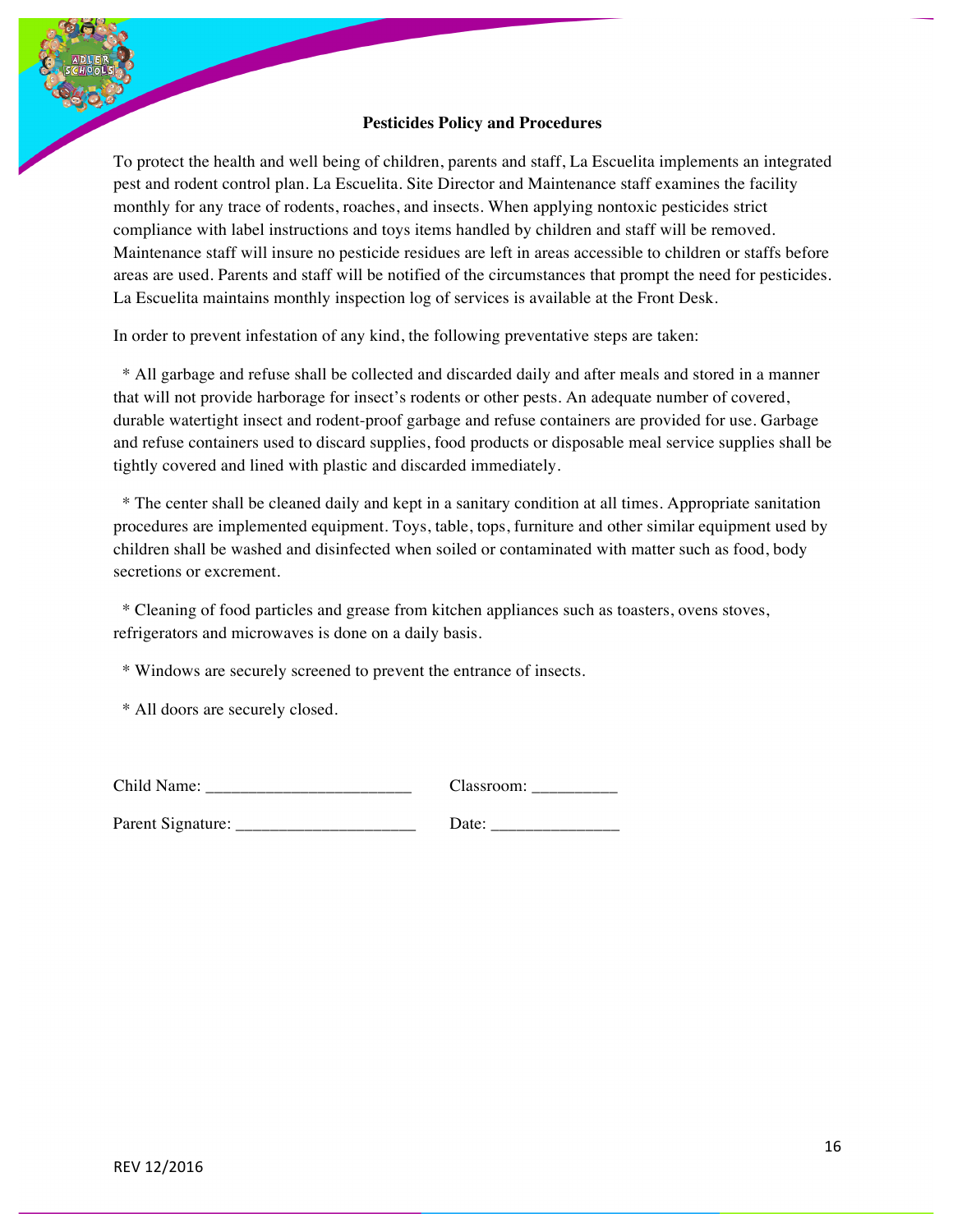#### **Food Agreement**

La Escuelita will do all possible to provide meals for children with allergies, food restrictions due to religious and or cultural believes. In the case La Escuelita cannot make menu modifications due to monitory harshness, multiple allergies; parent/guardians are responsible of providing meals. Provided meals must comply with licensing standards and nutritional guidelines. Meals provided by parents must be label with food name, preparation date, child name, and meal prepared by.

| Child Name:       |        |
|-------------------|--------|
| Parent Signature: | . Jate |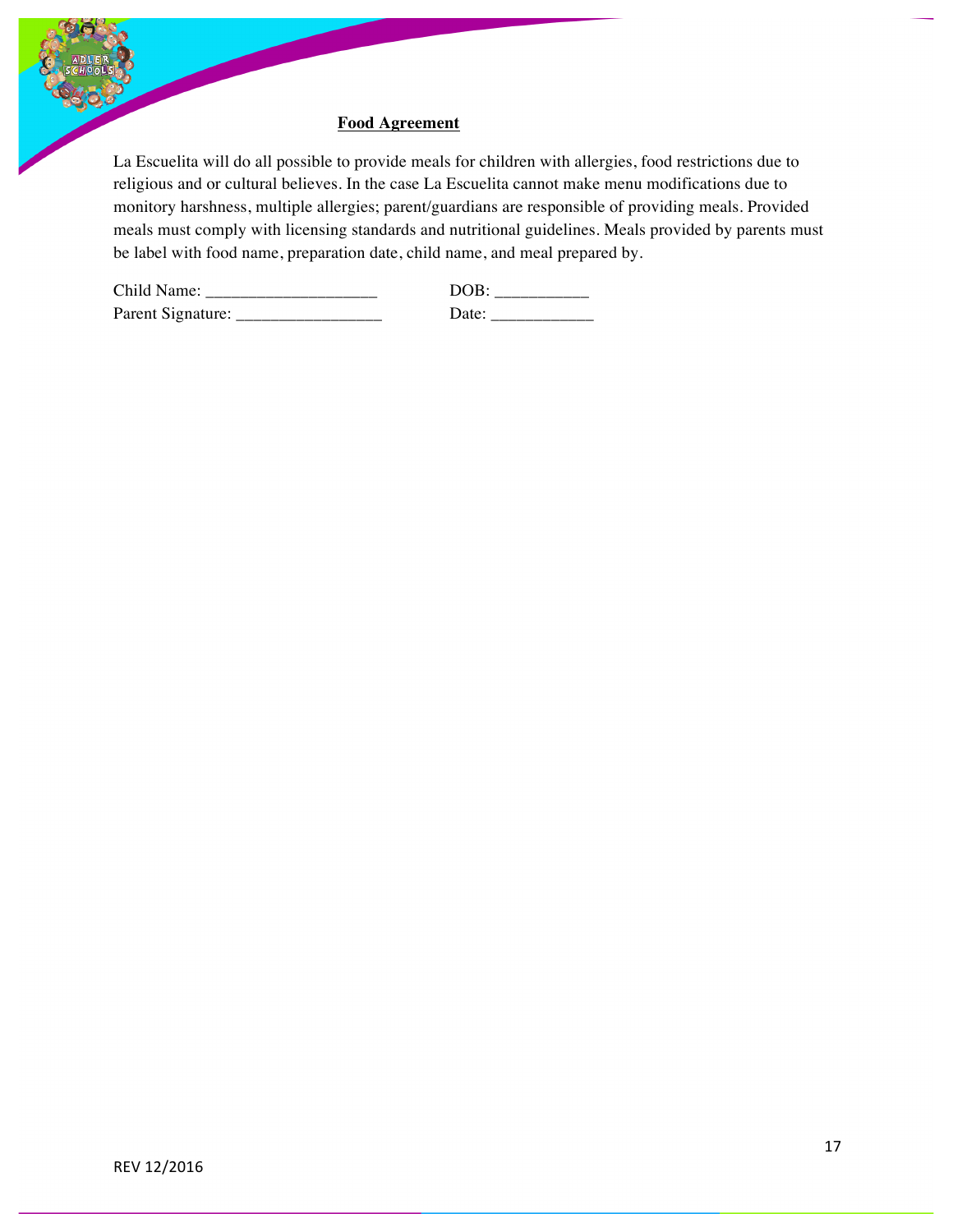### **GUIDANCE AND DISCIPLINE POLICY**

La Escuelita understands that sometimes children need help to build their self-control. Discipline at La Escuelita will be used to help children balance their needs with those of others, to feel good about them, and to become increasingly independent. At La Escuelita is important for every staff member to build a positive relationship with the children. Positive guidance includes creating an atmosphere of quiet firmness, clarity, and relationship with the children. Positive guidance includes creating an atmosphere of quiet firmness, clarity, and conscientiousness, while using reason, Effective discipline requires follow through; time and patience are required for these ideas to be effective, Progress may be slow; it often takes a long time for children to understand self-control, instead of adult-imposed discipline.

The following behaviors are prohibited, in accordance with State of Illinois Licensing Standards for Day Care Centers; -Corporal punishment; including hitting, spanking, seating, beating, shaking, pinching and other measures intended to induce physical pain or fear;

-Threatened or actual withdrawal of food, rest or use of the bathroom;

-Abusive or profane language;

-Any form of public or private humiliation, including threats of physical punishment;

-Any form of emotional abuse, including shaming rejecting terrorizing or isolating a child.

## **GUIDANCE AND DISCIPLINE POLICY IMPLEMENTATION PROCEDURES:**

La Escuelita depends on full enrollment of all its programs, because of the number of children involved maintaining control can occasionally become a problem for any teacher.

Rules of Behavior Written rules are established which set limits of behavior required for the protection of the group and individuals. These rules are developed by program staff and children, and posted in each classroom. The rules are written so as to be understood by children, and may be accompanied by pictures to help illustrate the rule.

Oral Reprimand: When the child disobeys a program rule established to provide the safest and most beneficial environment for all, the staff member or Site Director will speak to the child and remind the child of the rules.

Consequence: When a child's improper action or behavior occurs a second time, the child is reminded again and given a consequence. Reflective Time may be used as a change for the child to gain control, regroup, and ponder his/her behavior. The number of minutes of Reflective Time should never be longer that the age of the child.

Incident Report: A teacher may write an official incident report if a child's behavior warrants such. This may occur if a child injures or causes injury to another child, is involved in a physical fight, exhibits other serious behavioral problems. Incident report will be signed by teacher, Site Director, and parent. The original report will be given to the parent and a copy will be kept in the child's file.

Phone call home: If a child's pattern of unacceptable behavior continues, the staff member will discuss the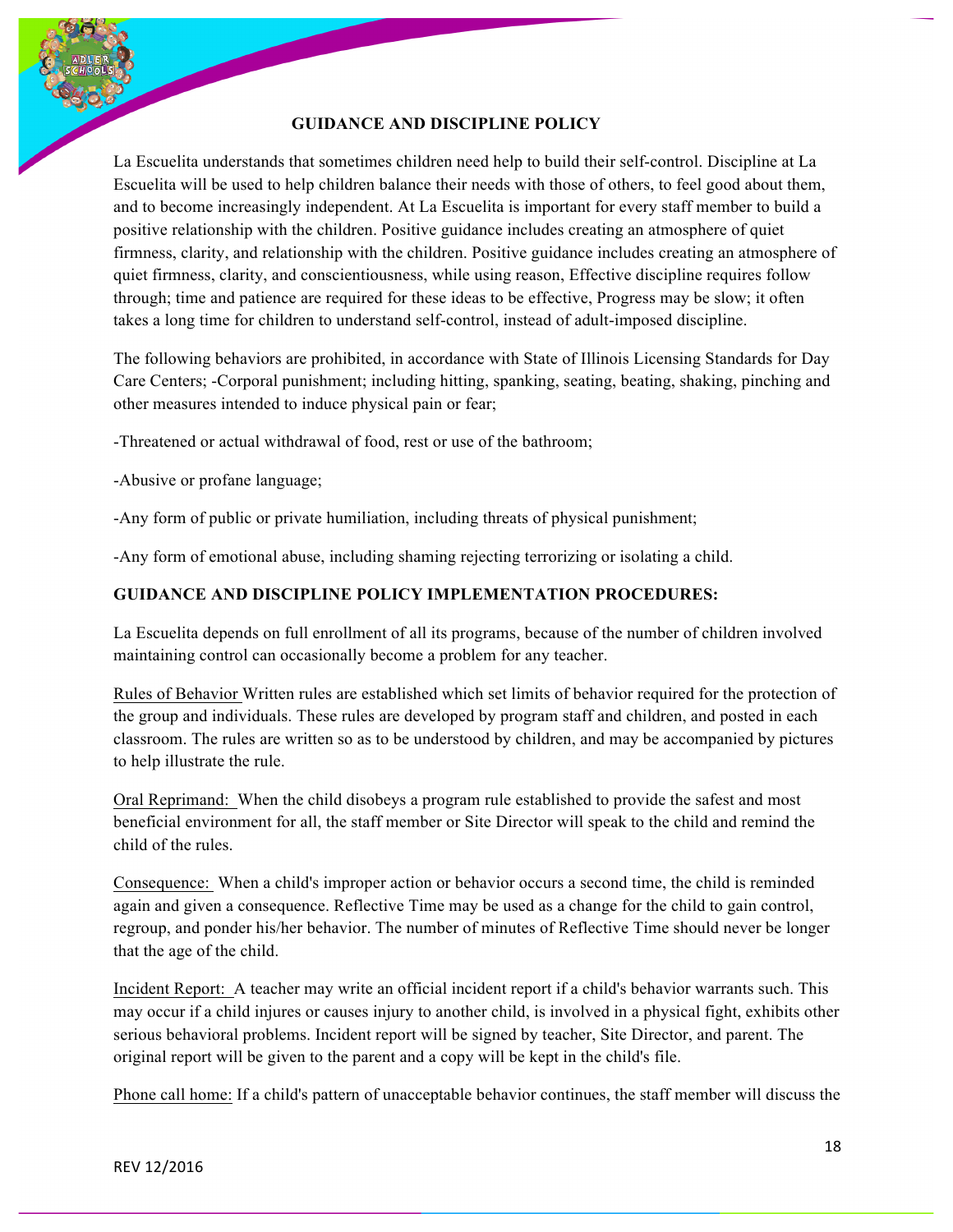situation with the Site Director. The parent is made aware of the situation by the Site Director and asked to discuss the situation with the child.

Weekly Observation Report: When a child exhibits a pattern of unacceptable behavior, staff may choose to write daily observations pertaining to the child's overall behavior in the program.

Parent Conference: Under certain circumstances a parent conference may be scheduled, giving the parent and staff the opportunity to discuss the pattern of unacceptable behavior and develop a plan for responding to the behavior. A behavior management plan must be agreed on by the parent, documented in the child's file, and implemented by all staff working with the child.

Exclusion from program: After previous warnings, and if the action or behavior continues, La Escuelita reserves the right to exclude any child from attending the program. A child will be excluded from the program only after exhaustive efforts have been made to manage the child's behavior. This final step may be necessary to ensure the safety and well-being of each and every child. The Site Director will make every effort to identify and provide referrals and/or resources to the parent in placing the child in the appropriate setting.

| Parent Name: |  |  |
|--------------|--|--|
|--------------|--|--|

Child Name:

Parent Signature: \_\_\_\_\_\_\_\_\_\_\_\_\_\_\_\_\_\_\_\_\_\_\_\_\_\_\_\_ Date: \_\_\_\_\_\_\_\_\_\_\_\_\_\_\_\_\_\_\_\_\_\_\_\_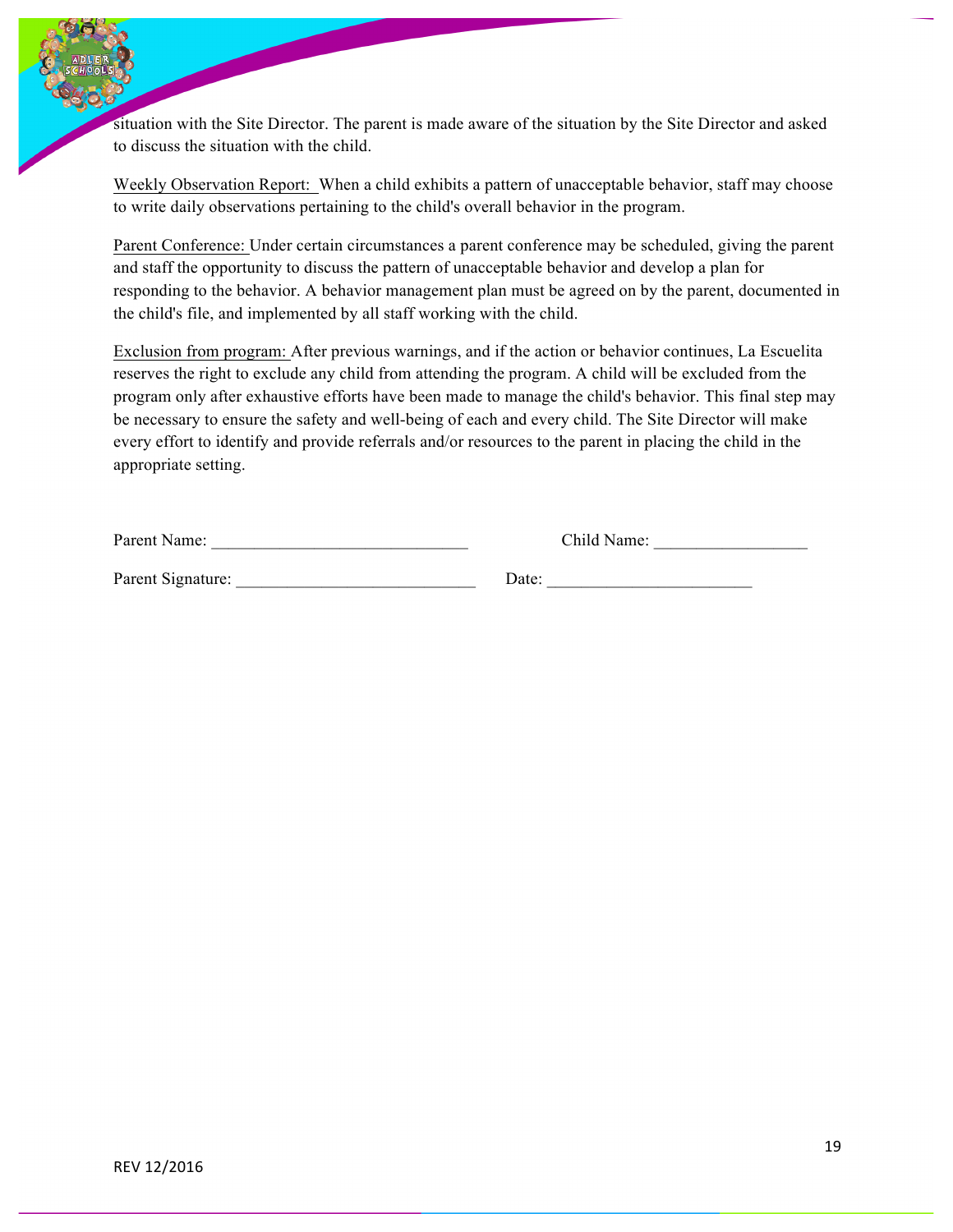

# **CONSENT FORM**

I hereby authorize and give my consent La Escuelita to complete following upon my child's enrollment in the child care program.

**Home Visits-Teacher** (completed (2) twice a year to meet with the parent and to observe the child in their home environment and to discuss services and resources needed by family)

**Individual Observation** (to address individual areas of concerns)

**(ASQ:SE)** Ages & Stages: Teacher ( behavioral screening to assess social and emotional development)

**\_\_\_\_\_\_\_ ( ASQ:SE)** Ages & Stages: Parent ( behavioral screening to assess social and emotional development)

**Photography/Video** for multicultural, special events, and or website

Child's Name: \_\_\_\_\_\_\_\_\_\_\_\_\_\_\_\_\_\_\_\_\_\_\_\_\_\_\_\_\_\_\_\_\_\_\_\_\_\_\_\_\_\_\_\_\_\_\_\_\_\_\_\_\_\_\_\_\_\_\_\_\_\_\_

Parent's Signature:  $\Box$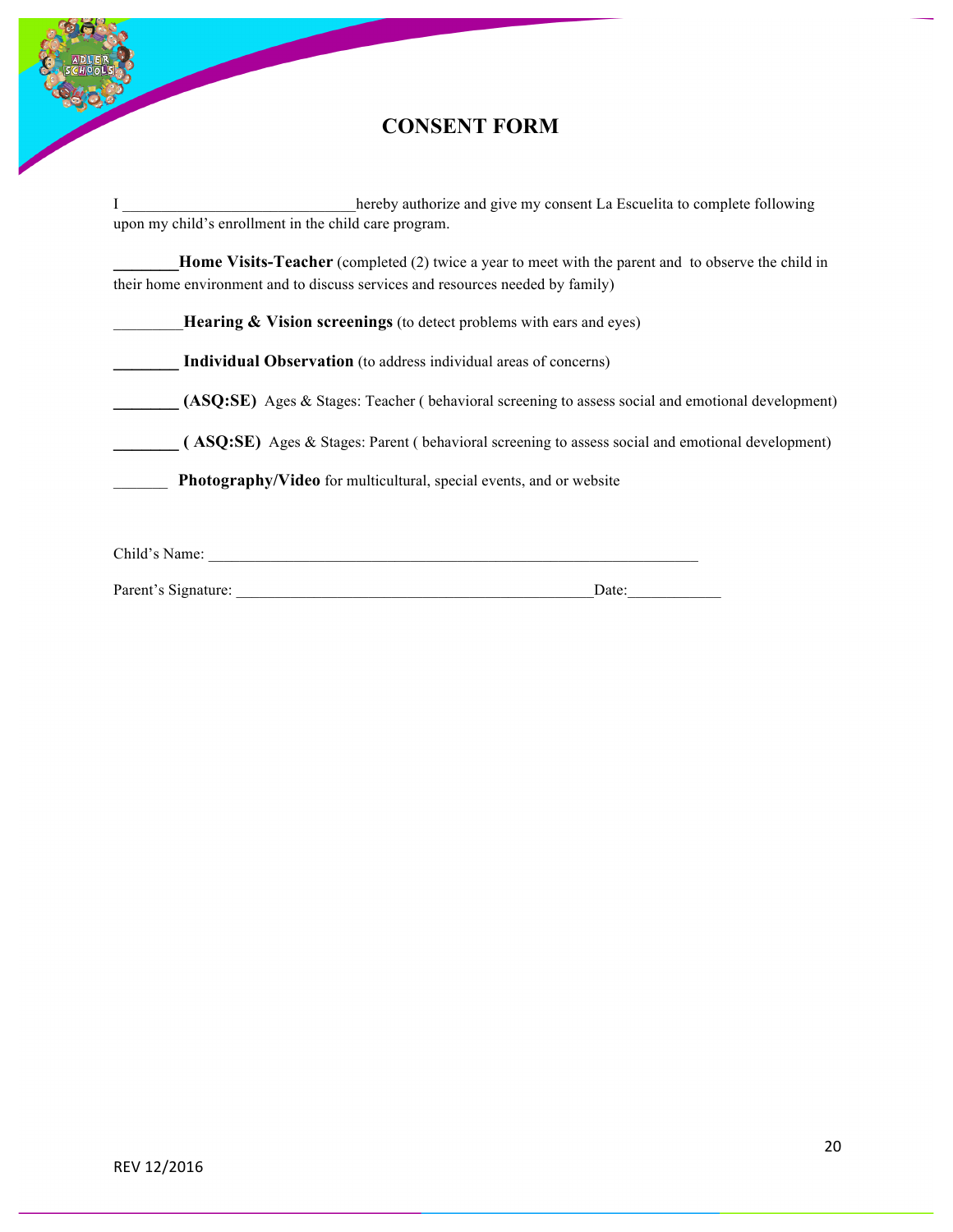### **MEDICATION POLICY AND PROCEDURES**

La Escuelita will administered medication when:

\* Medication dosage cannot be adjusted to exclude hours when child is in day care.

 \* A child has a chronic medical problem (e.g ,asthma) which may requires urgent administration of medication .

Only Medications Which Meet The Following Conditions Can Be Administered:

 \* Medications prescribed by a physician, in its original container and labeled with the child's name directions for administering the medication, potential side effects , the date the physician's name the prescription number and drug store or pharmacy.

 -Medications stored are in safety-lock containers transported safely with regard to temperature, light, and other physical storage requirements.

-Medications for which all the criteria on the program's consent form have been met.

Persons Authorized To Administer Medication (Listed On Parental Consent Form):

-Teacher

-Teacher Assistant

-Program Director (in the event that none of the above staff is available)

#### **Responsibilities of parents are to:**

-Notify appropriate La Escuelita staff

-Complete a medication consent form, which includes information about dosage, storage, and proper administration of medication.

Responsibilities of staff are to:

-Ensure parents complete all information on consent form.

-Receive instructions on administering the medication.

-Determine which staff member will administer medication.

-Assure safe storage of medication in the designated locations, and ensure appropriate staff has access to medication and medication administration records.

-Identify the child (ren) to whom the medication is to be given.

-Become familiar with the potential side effects to medications to be administered and how to respond to such side effects.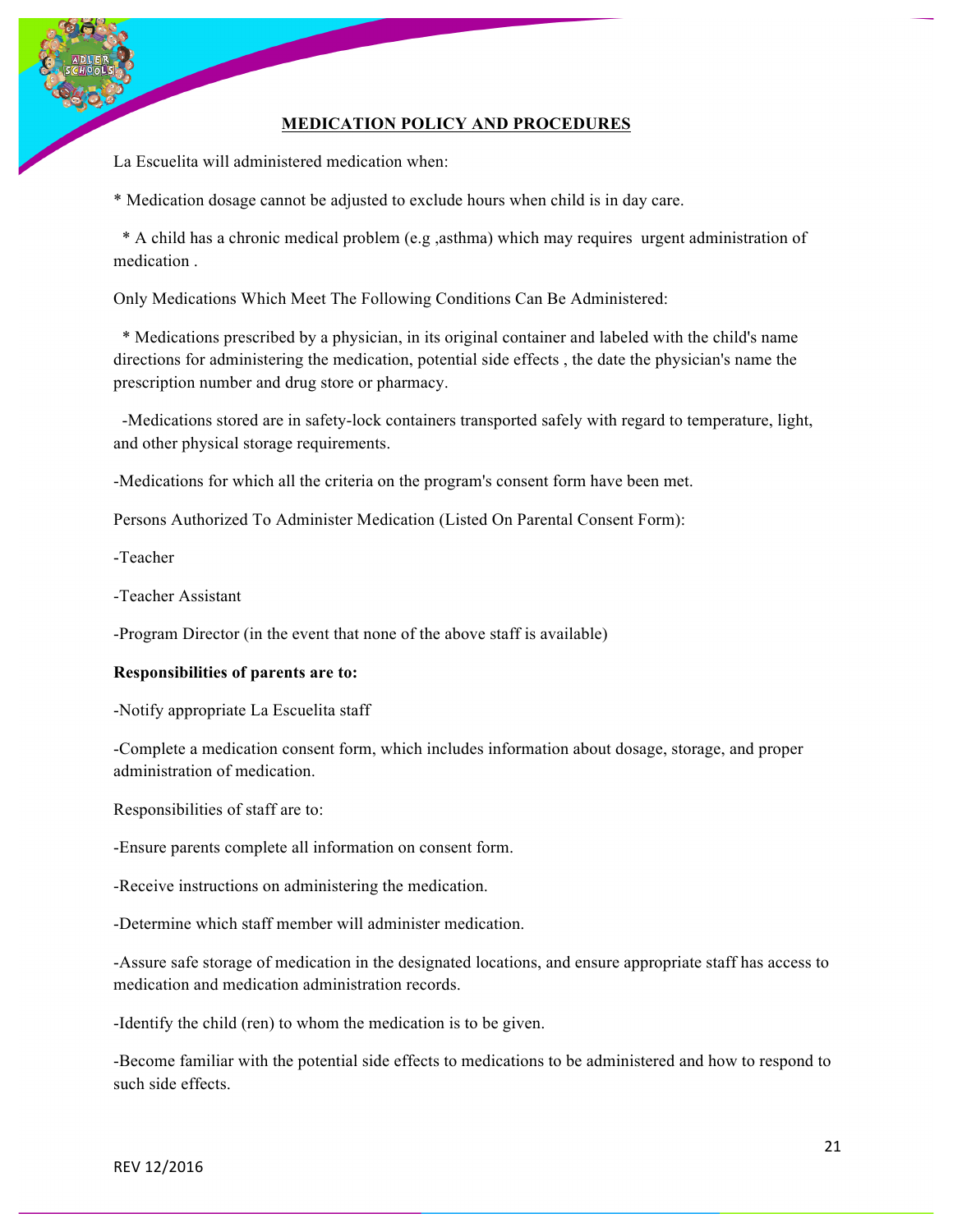-Know when and how to contact parents, physicians, or pharmacist as needed.

-Record on the medication administration log the date, time, amount of each dose given, prescription number, if applicable, and the name of the person administering the medication. The log is available to be reviewed by parents.

In order for children to receive medications to be administered by their teacher during the school day, the following must occur:

-Medications are to be left in their original containers.

-Medications need to be labeled by a pharmacist.

-The childproof medication needs to be on the container.

-The date the prescription was filled needs to be on the labeled container.

-The medication's expiration date needs to ne on the label.

-The medication administration directions need to be on the labeled container.

-The medications storage and disposal directions need to be on the labeled container.

**-**Non-prescription medications can be dispensed with a written physician's order.

\* Over the counter pain relievers such as Tylenol and Ibuprofen are used to manage mild to moderate pain. These medications can be administered for pain if the teacher receives a written physician's order clearly indicating its use, dosage and administration instructions.

 \* Over the counter fever reducers such as Tylenol and Ibuprofen are used to reduce fevers, can be administer fever reducers to children who have a history of febrile seizures if we have clearly written physician orders including the dosage and when to administer.

Children who do not have history of febrile seizures and who develop a fever greater than 100.3 F parents will be called immediately and requested to pick-up child. Staff will provide a quite area for child to rest until he/she picked-up, and maintain child as comfortable as possible.

#### **Setting for medication administration:**

-In a location where the child receiving the medication will have relative privacy when the medication is given. If this is not possible, the other children will be reminded that medication are only taken when the care giving adult administers them.

-In a location where accidental ingestion by another child is unlikely.

-When hand-washing facilities are accessible.